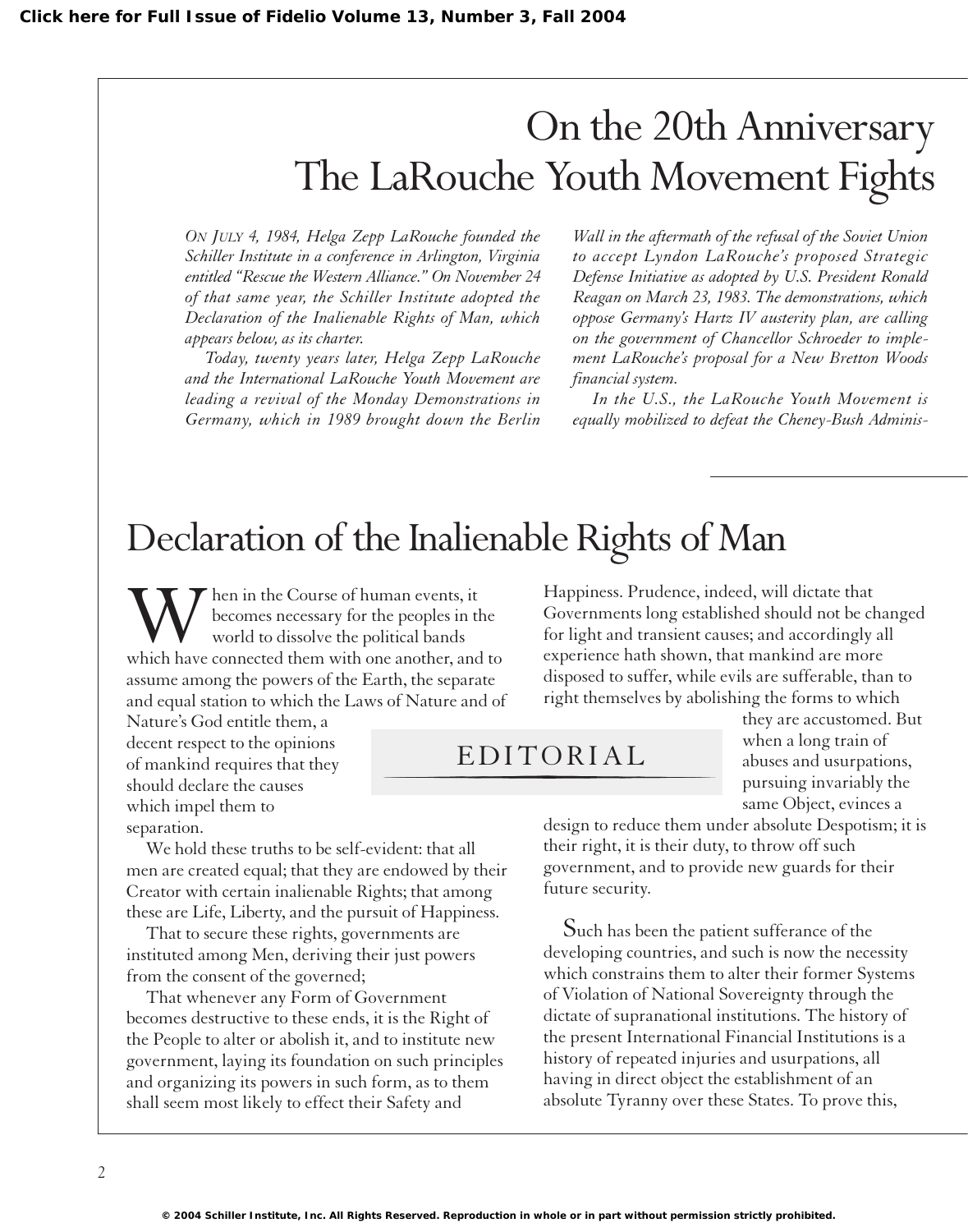# of the Schiller Institute, for the Inalienable Rights of Man

*tration and to ensure that John Kerry breaks from his Synarchist would-be controllers, and fights, as LaRouche is doing, for what U.S. President Franklin D. Roosevelt referred to as the "Forgotten Man."*

*Thus, twenty years after its founding, the Schiller Institute continues to fight for the universal principles expressed in the U.S. Declaration of Independence, principles which found dramatic expression in Friedrich Schiller's play "Wilhelm Tell," where Werner Stauffacher tells his countrymen:*

*No, there's a limit to the tyrant's power, When the oppressed can find no justice, when The burden grows unbearable—he reaches With hopeful courage up unto the heavens And seizes hither his eternal rights, Which hang above, inalienable And indestructible as the stars themselves.*

*Twenty years after its founding, the Schiller Institute, which has already changed the history of this planet, is on the verge of victory.*

let Facts be submitted to a candid world.

They have refused their Assent to our plans of development, the most wholesome and necessary for the public good.

They have forbidden their Banks to engage in business of immediate and pressing importance for us, and in equal terms.

They have dictated to us terms of trade and relations of currency, that have relinquished our Rights as Equals in the World Community, a Right inestimable to them and formidable to tyrants only.

They have burdened us with conference after conference to discuss these matters, at places unusual, uncomfortable and distant from the depository of our Public Records, for the sole purpose of fatiguing us into compliance with their measures.

They have overthrown legitimate governments repeatedly, for opposing with manly firmness their invasions on rights of the people.

They have refused for a long time and in many instances, after such topplings, to permit other



*Schiller Institute founder Helga Zepp LaRouche displays a copy of the Declaration of the Inalienable Rights of Man, January 1985.*

republican forces to be elected in a democratic form; whereby the Legislative Powers, incapable of Annihilation, have returned to the People at large for their Exercise, the State remaining in the meantime exposed to all the dangers of invasion from without, and convulsion within.

They have endeavored to prevent the necessary *Please turn to page 103*